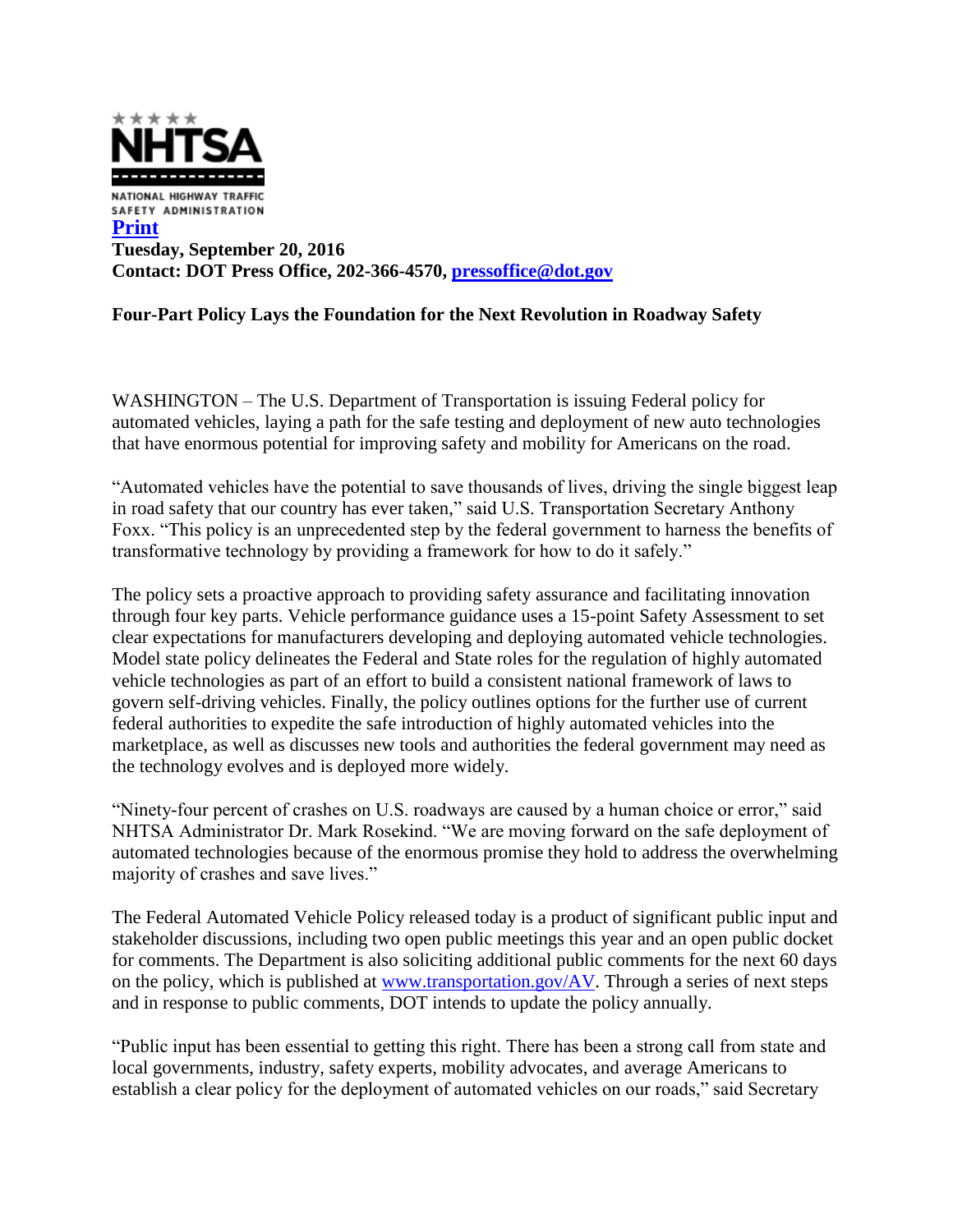Foxx. "There are huge upsides and significant challenges that come with automated vehicle technology, and we will continue the conversation with the pubic over the coming months and years as this technology develops."

Moving beyond the traditional U.S. auto regulation approach of reactive, post-sale enforcement of safety standards, the policy is a proactive measure. A [March 2016 study by DOT's Volpe](http://ntl.bts.gov/lib/57000/57000/57076/Review_FMVSS_AV_Scan.pdf) notes that current Federal Motor Vehicle Safety Standards do not directly address automated vehicle technologies. Those standards can take many years to develop and are traditionally only put into force after new technologies have made significant market penetration. Instead, the automated vehicle policy envisions greater transparency as DOT works with manufacturers to ensure that safety is appropriately addressed on the front-end of development.

"New technologies developed in the 20th century, like seat belts and air bags, were once controversial but have now saved hundreds of thousands of American lives," Secretary Foxx said. "This is the first in a series of proactive approaches, including the release of a rule on Vehicle to Vehicle communications, which will bring lifesaving technologies to the roads safely and quickly while leaving innovators to dream up new safety solutions."

More details about the policy may be found at [www.transportation.gov/AV.](http://www.transportation.gov/AV) A summary of each section of the policy follows:

- 15 Point Safety Assessment –The Vehicle Performance Guidance for Automated Vehicles for manufacturers, developers and other organizations includes a 15 point "Safety Assessment" for the safe design, development, testing and deployment of automated vehicles.
- Model State Policy This section presents a clear distinction between Federal and State responsibilities for regulation of highly automated vehicles, and suggests recommended policy areas for states to consider with a goal of generating a consistent national framework for the testing and deployment of highly automated vehicles.
- NHTSA's Current Regulatory Tools This discussion outlines NHTSA's current regulatory tools that can be used to ensure the safe development of new technologies, such as interpreting current rules to allow for greater flexibility in design and providing limited exemptions to allow for testing of nontraditional vehicle designs in a more timely fashion.
- Modern Regulatory Tools This discussion identifies new regulatory tools and statutory authorities that policymakers may consider in the future to aid the safe and efficient deployment of new lifesaving technologies.

The primary focus of the policy is on highly automated vehicles, or those in which the vehicle can take full control of the driving task in at least some circumstances. Portions of the policy also apply to lower levels of automation, including some of the driver-assistance systems already being deployed by automakers today.

Simultaneously with this policy, NHTSA is releasing a final enforcement guidance bulletin clarifying how its recall authority will apply to automated vehicle technologies. In particular, it emphasizes that semi-autonomous driving systems that fail to adequately account for the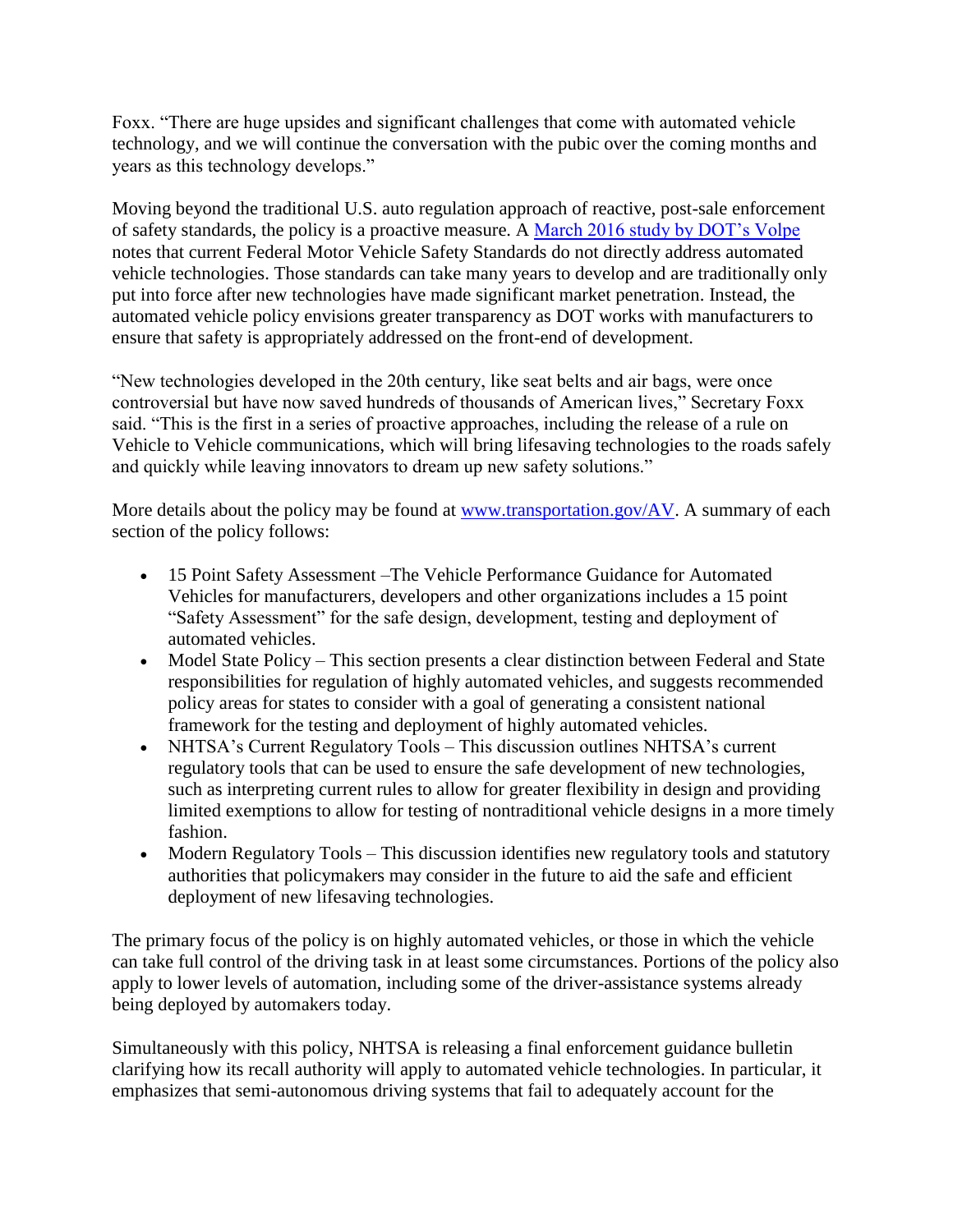possibility that a distracted or inattentive driver-occupant might fail to retake control of the vehicle in a safety-critical situation may be defined as an unreasonable risk to safety and subject to recall.

The full policy and additional materials can be found at [www.transportation.gov/AV.](http://www.transportation.gov/AV)

# **Statements Regarding Federal Automated Vehicles Polic**y

## Colleen Sheehey-Church, National President, Mothers Against Drunk Driving (MADD)

"MADD is proud to support the Department as it releases its policy on automated vehicles because we see a future where self-driving cars will save thousands of lives on our roads. A self-driving car can't get drunk. A self-driving car can't get distracted. And a self-driving car will follow the traffic laws and prioritize safety for pedestrians and bicyclists."

## Henry Claypool, Policy Director, Community Living Policy Center, University of California San Francisco

"Automated vehicles hold enormous potential to improve the lives of millions of American like me who because of a disability, age, or other condition are not able to enjoy easy access to personal transportation. I applaud the department's commitment to making sure the benefits of automated vehicles will be shared by all."

## Gen. James T. Conway (Ret.), 34th Commandant of the Marine Corps, Co-Chair of SAFE's Energy Security Leadership Council

"Through my decades of service in the U.S. Marine Corps, I have witnessed first-hand the staggering burden in both resources and lives that oil dependence places on our military. If deployed properly, driverless cars will significantly increase quality of life for all Americans through improved safety and accessibility of transportation—and will also reduce our overdependence on petroleum. The Energy Security Leadership Council looks forward to reviewing NHTSA's recommendations, which are largely aligned with those we put forth in our National Strategy for Energy Security, to enable an 'innovation-first' approach that advances this critical technology."

**Stay connected with NHTSA**: Search for open recalls with [VIN look up](https://vinrcl.safercar.gov/vin/) | Download the Safercar Mobile App for [Apple](https://itunes.apple.com/us/app/safercar/id593086230?ls=1&mt=8) or [Android](https://play.google.com/store/apps/details?id=gov.nhtsa.safercar&hl=en.) devices | Receive recall alerts by [email](http://www-odi.nhtsa.dot.gov/subscriptions/) | Visit us on [Facebook.com/NHTSA](http://www.facebook.com/NHTSA) | Follow us on [Twitter.com/NHTSAgov](http://www.twitter.com/NHTSAgov) | Watch 5-Star Safety Ratings crash tests on [YouTube.com/USDOTNHTSA](http://www.youtube.com/USDOTNHTSA) | [SaferCar.gov](http://www.safercar.gov/)

1200 New Jersey Avenue, SE, West Building, Washington, DC 20590 USA 1-888-327-4236 TTY:1-800-424-9153